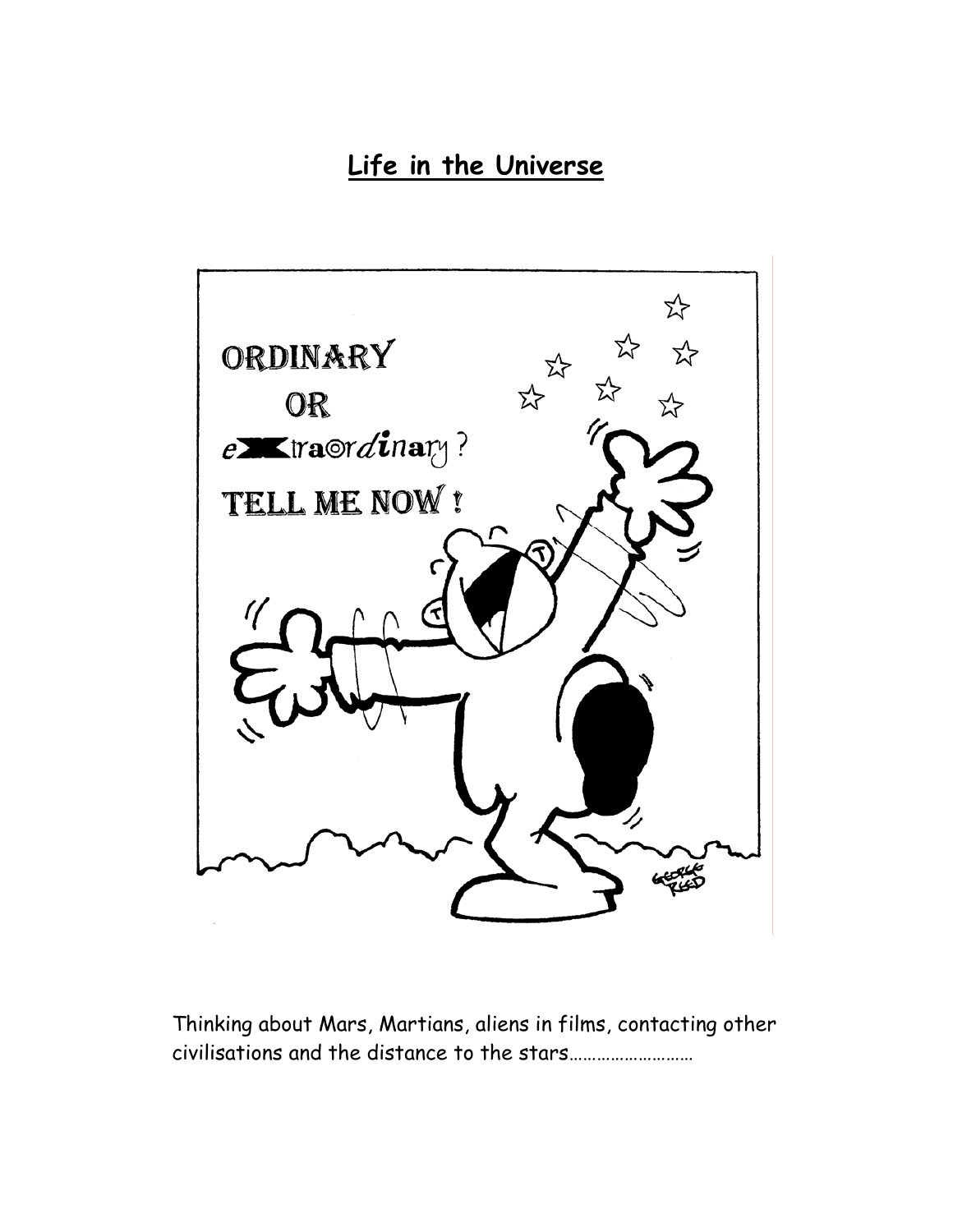#### **Why Has Mars Attracted So Much Attention?**

It all started in 1877 with the Italian astronomer **Giovanni Schiaparelli**. He reported seeing a series of straight lines or "canali" on the surface of Mars. He meant channels, but did not say what the channels were.

An American businessman, **Percival Lowell**, decided the canali were canals, waterways built by intelligent creatures. That's what we were doing on Earth at the time. Lowell thereafter devoted his time and wealth to the pursuit of astronomy. He believed the red planet was populated by a race of intelligent beings that were building canals to irrigate their dry and dying planet.

In 1894, Lowell selected Flagstaff, Arizona, as the site for his personally financed observatory. The site of the **Lowell Observatory**, now called Mars Hill, was carefully chosen because of its number of clear nights and quiet atmosphere. A great controversy raged about the existence of canals on Mars. Some astronomers saw them, some didn't.

Lowell's books in the early twentieth century about intelligent life on Mars excited people's imaginations. But more lastingly, they created a whole new science fiction industry. **Edgar Rice Burroughs**, who was the creator of Tarzan of the Apes, also created another successful fictional hero, Captain John Carter. John Carter was an American who was mysteriously transported to Mars. His popular adventures on Mars brought Lowell's ideas about Mars to life.

The Martians came to Earth in 1938 with the radio broadcast of **H.G. Wells** *War of the Worlds.* The play was broadcast as a live news report. It was so convincing that people fled their homes and crowded the highways in panic to avoid the invaders.

Hollywood recognized a good thing and in the 1950s started producing science fiction films that featured Martians.

As it turned out, Lowell, Burroughs and the rest of the science fiction writers, as well as Hollywood, were wrong about Mars. There are no intelligent beings and no canals on Mars. The myth was laid to rest in 1965 when the **Mariner 4** spacecraft sent back photographs of the Martian surface. Mars is a desert.

Exciting ideas are difficult to abandon. This is true of the red planet. If there are no signs of intelligent life living on Mars now, maybe there is evidence of intelligent life on Mars in the past. There is a rock on Mars that resembles a human face when viewed with the Sun at a particular angle. Is it a monument from some past civilization? Is it a message? People desperate to keep the mystery of Mars alive try to read more into the face than coincidence.

This doesn't mean there is no life or sign of past life on Mars. Evidence of water has been found on Mars. A meteorite from Mars has produced controversial evidence of a simple fossil organism. The search will go on.

In 2003 the European Space Agency (ESA) is sending the Mars Express with the British Beagle 2 Lander to further search for signs of life on Mars. If there is, or ever was, life on Mars the chances are very good that we will eventually find evidence for it.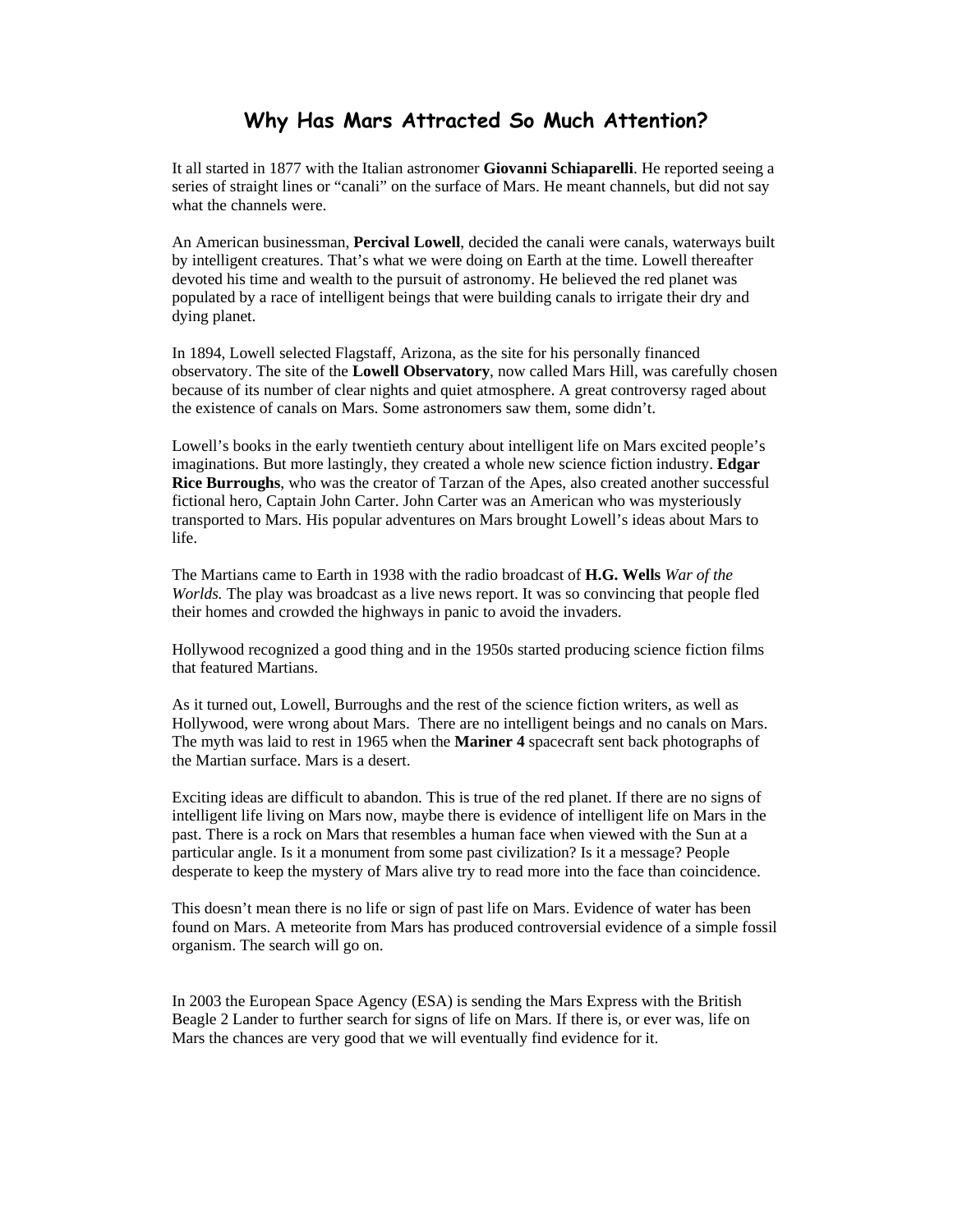# **Mars: In Literature and Films**

The Next Best Thing to Going There!

#### Books

*Mars*, Percival Lowell (1896). A description and interpretation of Mars based upon Lowell's telescopic observations. A convincing book that fired a lot of imaginations at the time of its publication, but its conclusions are now known to be false

*War of the Worlds*, H.G. Wells (1898). This is the novel that created the idea that Martians were alien monsters. Martians invade a defenceless Earth and are only stopped by Earth's lowest form of life.

*A Princess of Mars*, Edgar Rice Burroughs (1911). The first book in a series describing the saga of Captain John Carter's adventures on the planet Barzoom, as Mars is known to its natives. The lesser gravity of Mars gives him superhuman strength. Burroughs was also the creator of Tarzan the Ape Man.

*The Martian Chronicles*, Ray Bradbury (1970). Earth colonizes the red planet. Humans become the invaders. This collection of short stories questions human behaviour and raises questions about how we should react when we meet alien races.

*Stranger in a Strange Land*, Robert Heinlein (1971). The sole survivor of the first manned mission to Mars is raised and educated by Martians. He returns to Earth with human instincts, but with superhuman psychic powers and an alien perspective.

*Red Mars, Green Mars, Blue Mars*, Kim Stanley Robinson. This is a modern day trilogy about the colonisation and terraforming (changing to Earth environment) of Mars. It follows the story of the "first hundred" inhabitants based on our current understanding of the planet.

#### **Films**

*War of the Worlds,* (1953). This is a film version of H.G. Wells's classic novel about an invasion of Earth by Mars. This black and white film won an Academy Award for its special effects.

*Duck Dodgers in the*  $24<sup>th</sup>$  *and*  $\frac{1}{2}$  *Century,* (1953). Warner Bros. Marvin the Martian is intent on destroying the Earth because it blocks the Martian view of Venus. Duck Dodgers (Daffy Duck) continues to thwart his efforts. Cartoon was ranked fourth in a recent survey of Greatest Cartoons.

*Mars Attacks ,*(1996) Warner Bros. Little green men from Mars terrify the Earth. This is a spoof on earlier films about Martians

*The Red Planet,* (2000), Warner Bros. Mars is being turned into an earth-like planet. Something goes wrong and a crew is dispatched to solve the problem.

*Mission to Mars,* (2000), Disney. There is something on Mars that relates to the origin of life on Earth. In 2020 a rescue mission goes to Mars and discovers the remains of an alien society.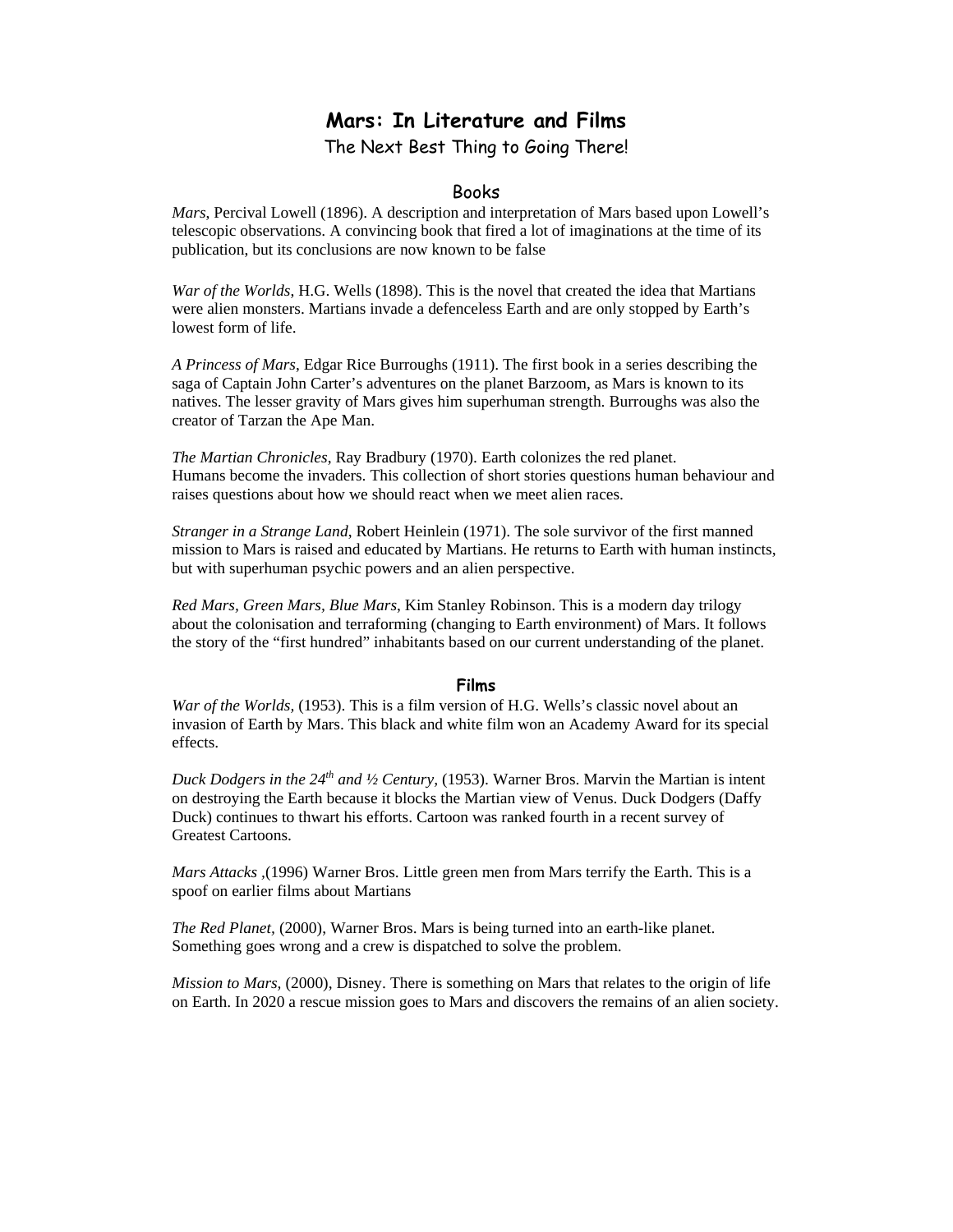# **Aliens-Why We Love Them. Why We Hate Them.**

It's all Hollywood's fault.

You are in a situation where you must destroy each item on the survey list one after another. Rank the items with "6" being the first to be destroyed and "1" being the last to be destroyed. There are no other instructions. You can have no more information. Whether you want to or not, you must rank each item in the survey.

#### Survey 1

- a. human adults \_\_\_\_\_
- b. large insects \_\_\_\_\_
- c. artificial intelligence computers \_\_\_\_\_
- d. young human children \_\_\_\_\_\_
- e. seed bearing plants \_\_\_\_\_
- f. human-like beings \_\_\_\_\_

Now you must rank the following film aliens in terms of how much you like them or dislike them. Rank the aliens with "6" being the one you find most frightening and "1" the alien you find least frightening, or most likeable.

#### Survey 2

- a. The Terminator from Terminator I, II or III
- b. Darth Vader from *Star Wars* \_\_\_\_\_\_
- c. the alien from the  $Alien$  films  $\frac{1}{\sqrt{1-\frac{1}{n}}}\left\vert \frac{1}{n}\right\rangle$
- d.  $E.T.$  from  $E.T.-The Extracter  $ext{real}$$
- e. the Gremlins from the Gremlins films\_\_\_\_\_
- f. the aliens from Independence Day \_\_\_\_\_

Science fiction films about extraterrestrial life or aliens tell a story. To do this successfully, they create emotions as we watch the film. They want us to like the alien, or they want us to be frightened by the alien. How do they do this? Look at how you ranked the choices in Survey 1 and Survey 2 and see if you can figure out how science fiction films create love and hate emotions when we encounter aliens.

It's really simple once we are aware of what is happening. Science fiction filmmakers know how to take advantage of our fears, phobias, and psychological bonding experiences. The tendencies to fear and love are within us. They just need to be released. This is what Hollywood filmmakers know how to do best.

Psychological bonding results from our forming close specialized relationships with other living beings. The most obvious and strongest are those between parent and child. Some psychological bonding is innate. Children awaken our desire to protect and nurture. We fear strangers. Our sympathies lie with those aliens that are most similar to us.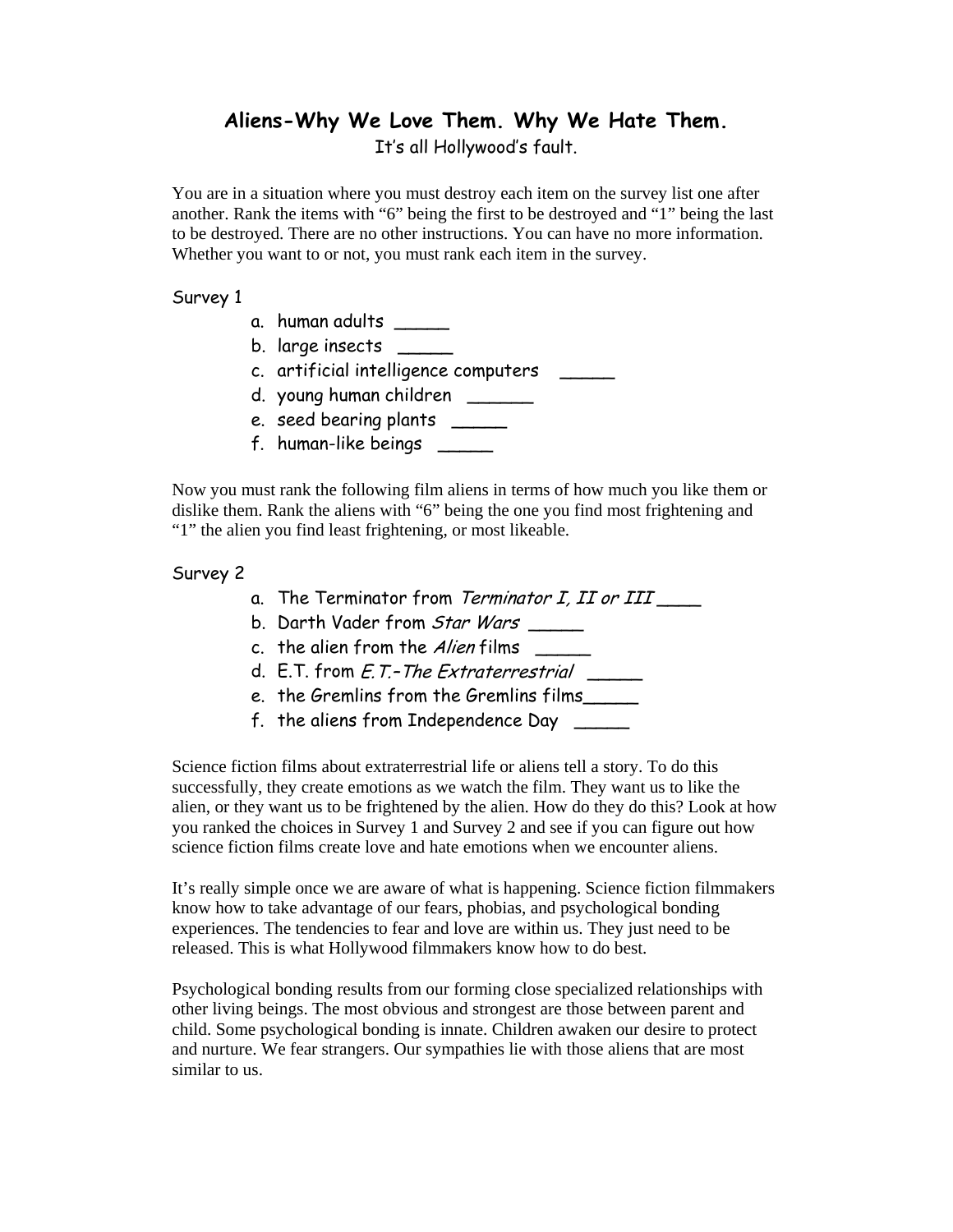We are attracted to creatures with large heads, large eyes, medium-sized bodies, and short thick legs and feet that produce a clumsy movement. They remind us of babies and young children that need to be protected. This is why you most likely ranked "young human children" as "1" in Survey 1 and E.T. as "1" in Survey 2.

The results of Survey 1 will show that our sympathies are with those creatures most like humans. We are least sympathetic to artificial intelligence computers and insects. This is not surprising since entomophobia (the fear of insects) is one of our most common phobias.

The results of Survey 2 will show that those aliens least frightening to us are most like humans. It will show that we are most frightened by an alien resembling a common phobia. An insect life form, such as the alien from the *Alien* films, overwhelmingly will prove to be the most frightening film alien.

Science fiction films provide a service. They offer outlets for the expression of our fears of the future. We need to imagine our fears of the future and our fears of contact with alien civilizations to deal with those fears. But what will happen when the fear becomes a reality? What will happen the first time we are confronted with the ultimate stranger, the extraterrestrial intelligence? How will we cope with our xenophobia, our fear of strangers? Will science fiction and science fiction films be a major influence in our reaction to this ultimate stranger?



Teacher's Notes:

Please note that due to copyright issues we cannot include the images of the aliens mentioned in survey 2 with the worksheet however it is possible to use the internet to locate these images.

The following sites may prove useful:

www.fast-rewind.com for 80's and 70's films including Gremlins, Empire Strikes Back (The), Aliens and E.T.

www.Terminator3.com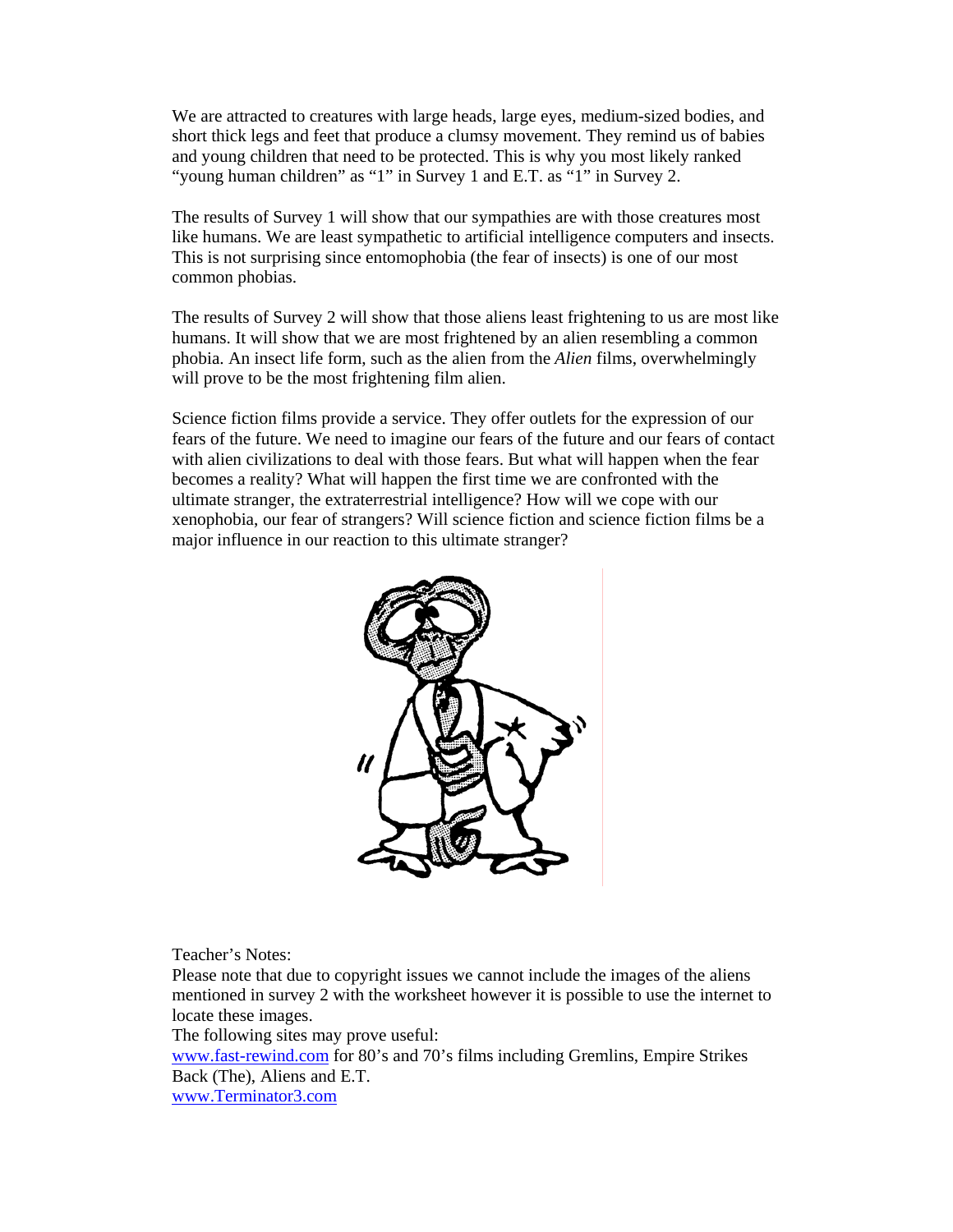## **Aliens – Love them or Hate them?** STUDENT WORKSHEET

## Survey 1

You must destroy each item in the list one at a time. Rank them with "6" being the first to be destroyed to "1" being the last.

| A            | human adults                      |  |
|--------------|-----------------------------------|--|
| Β            | large insects                     |  |
| $\mathcal C$ | artificial intelligence computers |  |
| D            | young human children              |  |
| E            | seed bearing plants               |  |
| F            | human-like beings                 |  |

# Survey 2

Now rank these in the order you like or dislike them.

"6" will be the one you find most frightening and "1" being the alien you find least frightening.

| A             | HAL 9000, artificial intelligence  |  |
|---------------|------------------------------------|--|
|               | Computer from 2001-A Space Odyssey |  |
| B             | Darth Vader from Star Wars         |  |
| $\mathcal{C}$ | The alien from the Alien films     |  |
| D             | F.T.                               |  |
| E.            | The Gremlins                       |  |
| F.            | Independence Day Aliens            |  |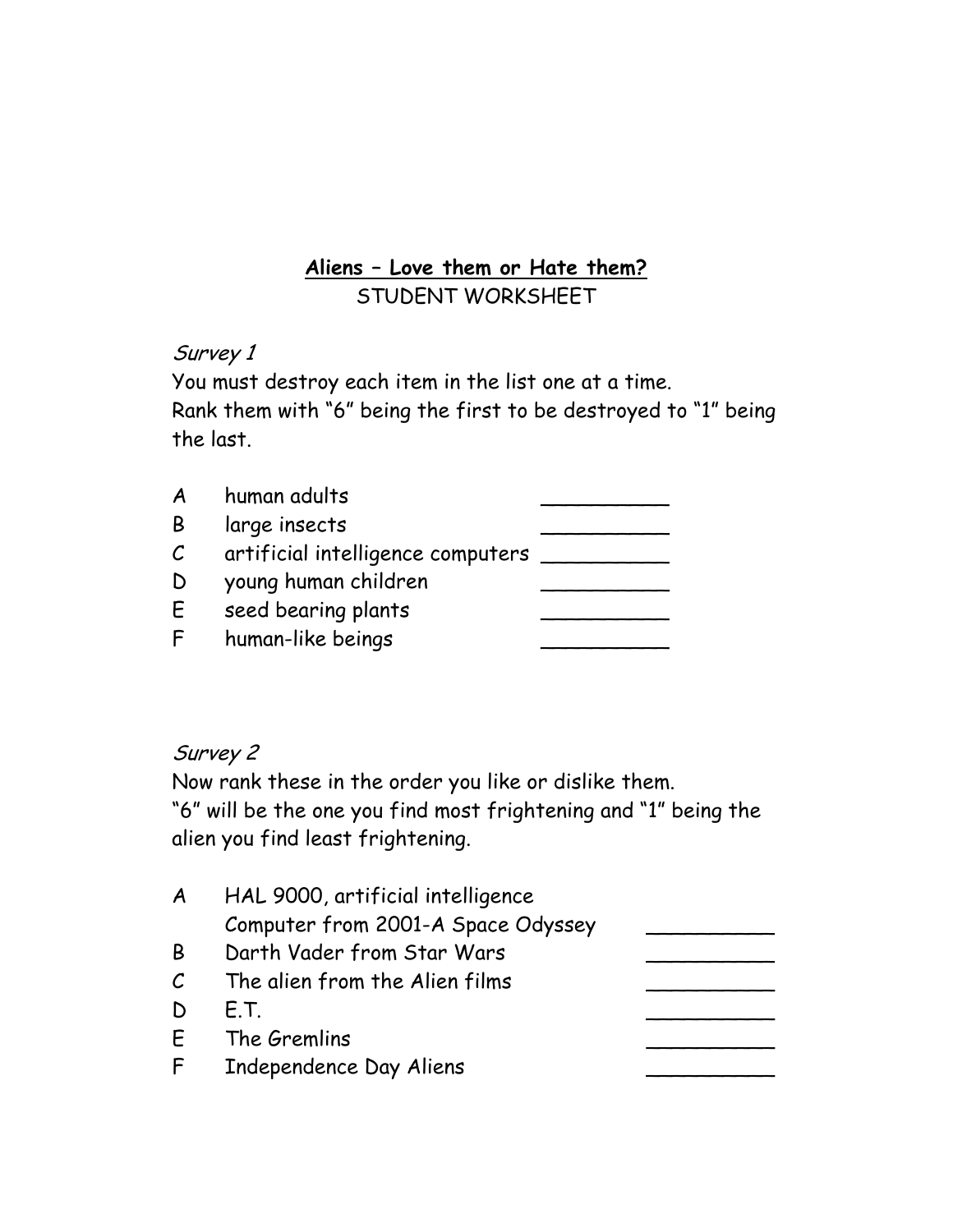# **Does Intelligent Life Exist In The Universe?**

No. And that includes us on Earth if we try to meet them.

There is no evidence that life exists anywhere else in the Universe. But there are a lot of statistical arguments that "prove" the Universe is populated with intelligent life forms of one kind or another.

But there is still the possibility that life on Earth is unique. We may have inherited the best part of the galaxy, the best Sun, the best planet, and the best early planetary history. We may be fortunate in having the gravity of our Moon and Jupiter provide us with the safe and stable environment for life to evolve to the point of intelligence. We may have won the Universe lottery. We may be number 1!

The easiest way to discover another intelligent civilization is to listen for it. The laws of physics are the same throughout the Universe. It seems logical that another intelligent civilization will have also developed the technology for a system to transmit and receive communication signals.

We began to announce that the Earth supported an intelligent civilization just over a century ago when we began to broadcast radio signals. That message is spreading out now at the speed of light. To find "the others" we need to eavesdrop on them with the use of radio telescopes. Many projects are being carried out today to look for intelligent signals from space. These projects are called SETI (Search for Extraterrestrial Intelligences) projects and include radio telescopes and scientists from all over the world, including the UK. All programs have produced negative results so far, but space is a big place, so the searching continues.

The least efficient way to announce our existence is by sending an Earth postcard. We sent a postcard picture attached to the Pioneer 1 and 2 spacecraft in 1972. Travelling at 60 000 kilometres per hour it will take 80 000 years to be delivered to the nearest star system, Alpha Centauri. If anyone there wanted to respond, it would take another 80 000 years to do so.

The consequences of the discovery of an extraterrestrial intelligent civilization, in the short term, will tell us that we are not alone in the Universe. It will tell us that intelligent life is a natural phenomenon. This wouldn't disturb us dramatically. It will be in the news for a while, but then nothing will be new. This is because new information will come too slowly. Any communication, even at the speed of light, will take years for a round trip. We would probably absorb this new discovery into our traditional ways of thinking about ourselves. The same would probably not be true if an alien life came to Earth.

"Be careful what you dream because your dreams may come true." If visiting extraterrestrials could come to Earth they would be technologically more advanced than us, and more intellectually advanced. Because they would have done something we can't, they would have travelled between the stars. We would have a lot to learn from them. But would the potential benefits gained outweigh the potential dangers? We could become the target for colonization and the taking of mineral resources by a "foreign power" with little regard for Earth life! The tremendous distances between all the stars will probably save us from ever having a direct contact.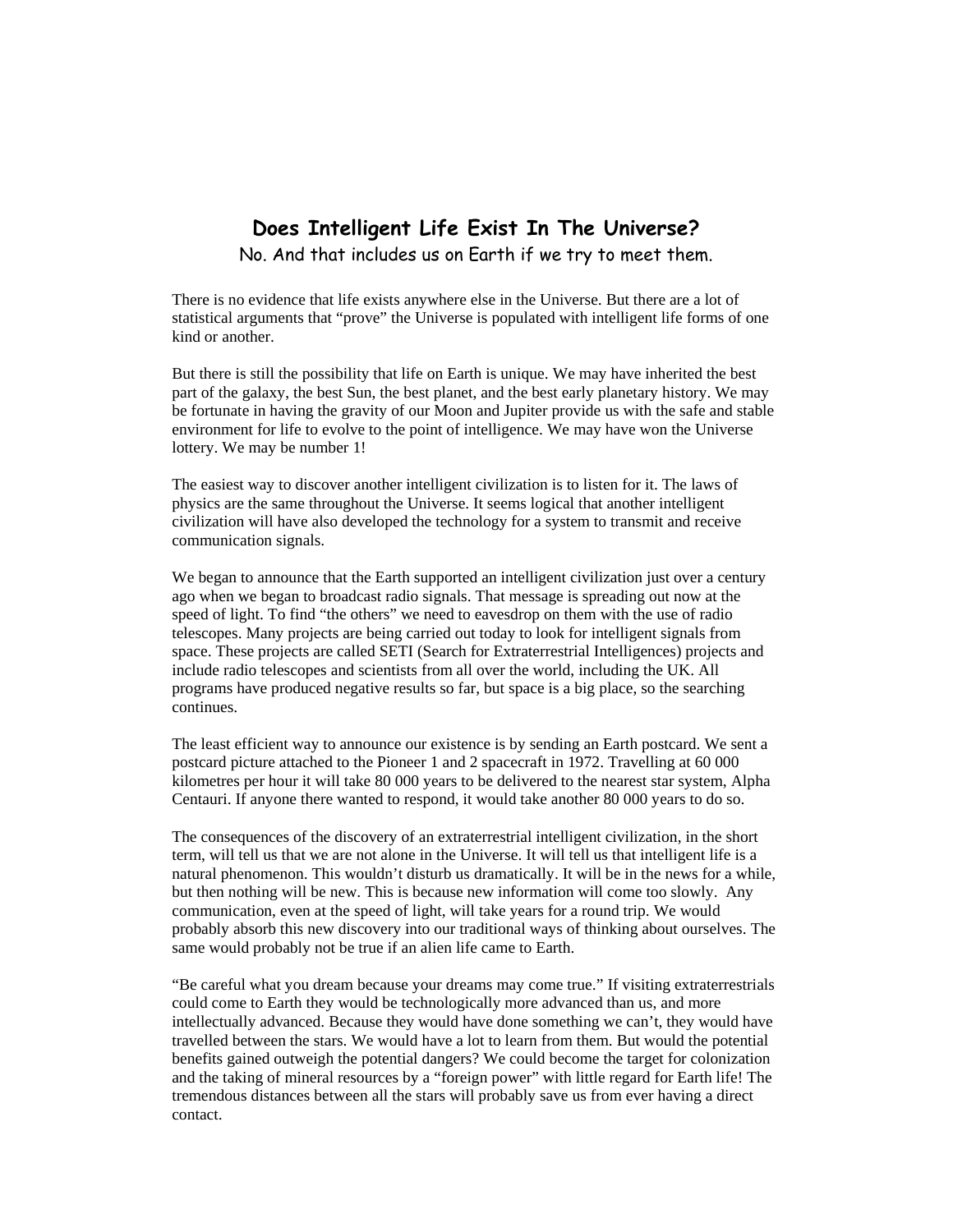### **Talking to the Aliens**

How can two civilizations that evolved in completely different ways on separate planets communicate with each other in an intelligent manner?

Communication by language can certainly be ruled out. We will probably have to rely on the universal language of mathematics for our communication. Much of the information exchanged will be in the form of pictures created by mathematics.

A series of short and long pulses can be transmitted to represent filled and unfilled spaces on a grid. When these grid blocks are put together they can produce a picture. The concept of prime numbers would help the receiving civilization put the signal together in the proper way.

A prime number is a number divisible only by itself and the number 1. For example, the numbers 1, 3, 5, 7, 11, 13, 17, and 19 are all prime numbers. If the total number of pulses in the message is equal to the product of two prime numbers, the receiving civilization could put the signals together into two different grid patterns. Hopefully one of the patterns would be recognized as a message.

Here is a sample message. **111010010010010** The zeros can represent long pulses and the ones can represent short pulses. The total number of pulses is 15, which is the product of the prime numbers 3 and 5. The signal can be arranged in a 3 by 5 grid or a 5 by 3 grid. The 5 by 3 grid produces a pictogram of the letter "T", the 3 by 5 grid produces an unintelligible message.

|  | $5 \times 3$ Grid |
|--|-------------------|
|  |                   |

| Q | J |  |
|---|---|--|
| O | U |  |
| U | 0 |  |
| U |   |  |

 $3 \times 5$  Grid

| J | H |   |   | L |
|---|---|---|---|---|
|   |   | Π | L |   |
|   |   |   |   |   |

Suppose the following message consisting of a series of pulses was received on Earth. Decode the message using filled and unfilled blocks on a piece of graph paper. What can you determine about the civilization that sent the message?

Interstellar Message: **01010001010110001010** 

 **10001100000000000000 00010100000000000100 00000001111111000000 10111010000000011100 00000000101000000000 11011000000000000000 000**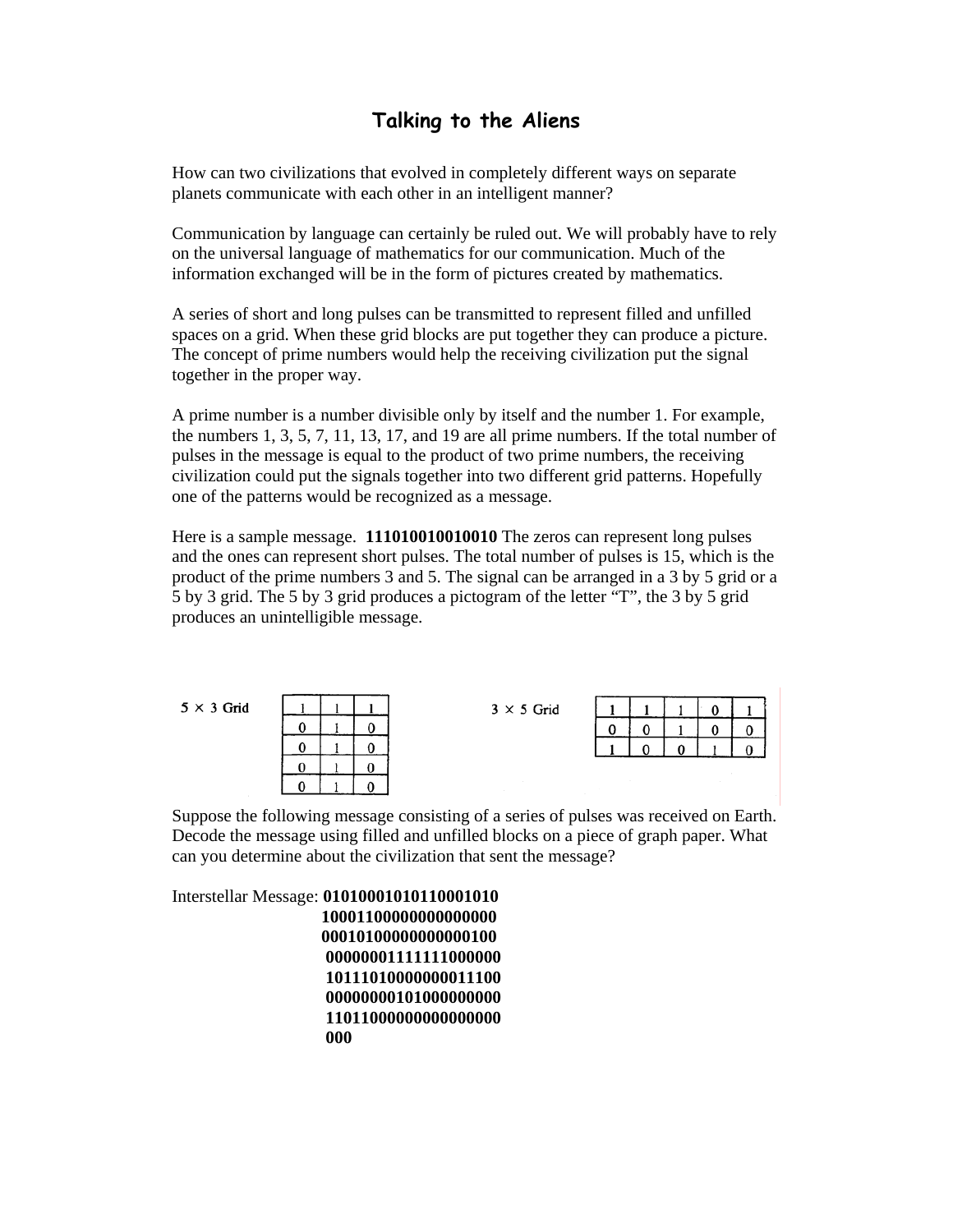On November 16, 1974, a very complex message was sent in long and short pulses to the globular cluster of stars known as M13. It took three minutes for the 305 metre diameter radio telescope in Arecibo, Puerto Rico to transmit 1679 pulses. The number was chosen because it is the product of the two prime numbers 23 and 73.

A 23 row by 73 columns arrangement leads to nothing, but a 73 row by 23 columns leads to a very complex message about our Solar System and intelligent life on Earth. The message will arrive in 25 000 years.





Well, that's one moon of Jupiter they won't soon forget!

#### **ANSWER TO INTERSTELLAR MESSAGE:**

The message has come from an American Mouse (closely resembles Mickey Mouse). The pulses across the top of the square represent our planets and Sun in the Solar System. The third planet is drawn out to show that is where the message has come from.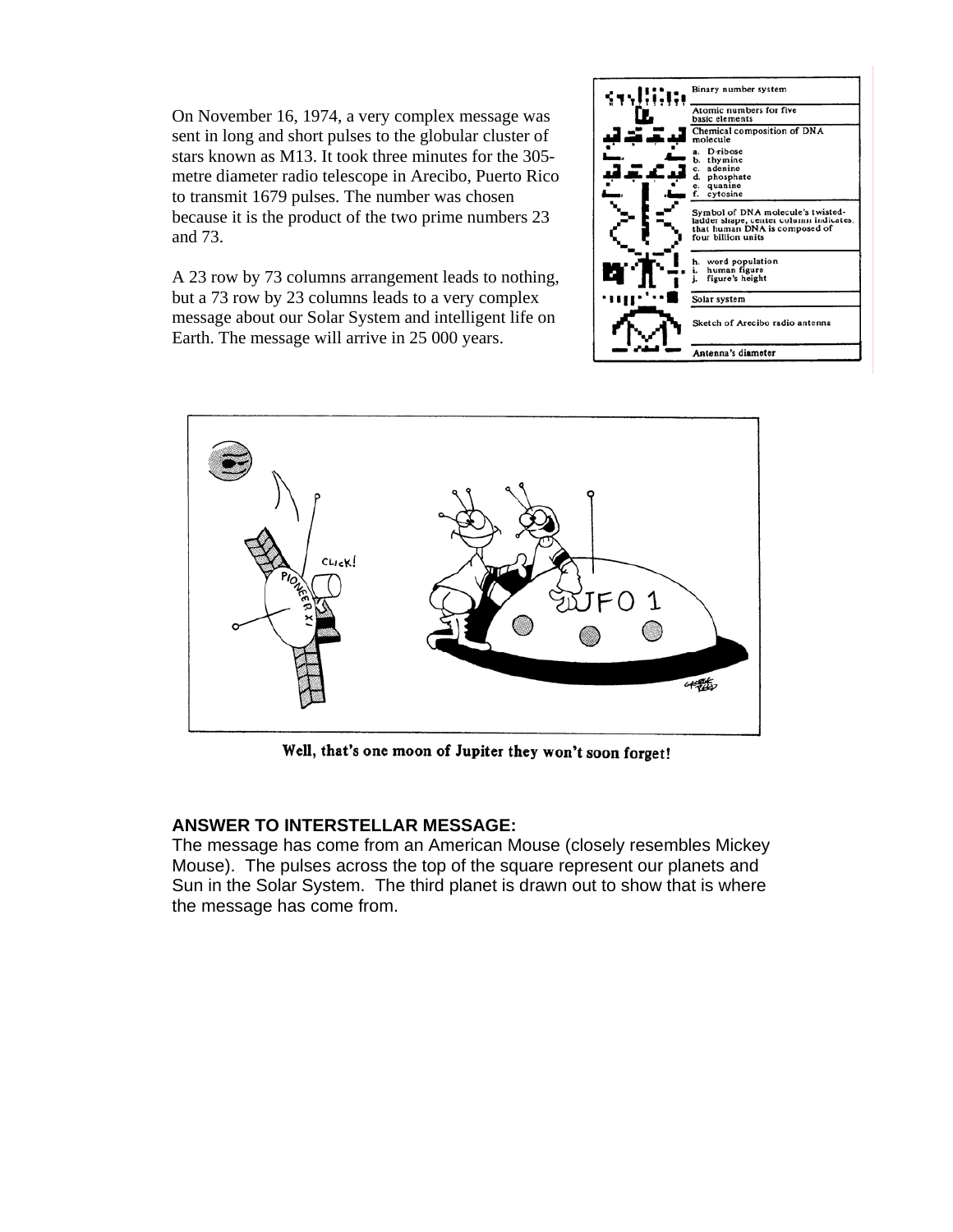### **Talking to Aliens**

### STUDENT WORKSHEET

Interstellar message:

 **01010001010110001010 10001100000000000000 00010100000000000100 00000001111111000000 10111010000000011100 00000000101000000000 11011000000000000000 000** 

- 1. How many pulses are there?
- **2.** Which 2 prime numbers can be multiplied together to get the number of pulses?
- **3.** Decode the message on the squared paper. (you may need to try it twice)

 $\overline{\phantom{a}}$  $\overline{\phantom{a}}$  $\overline{\phantom{a}}$  $\overline{\phantom{a}}$  $\overline{\phantom{a}}$  $\overline{\phantom{a}}$ 

What do you think the message is trying to say?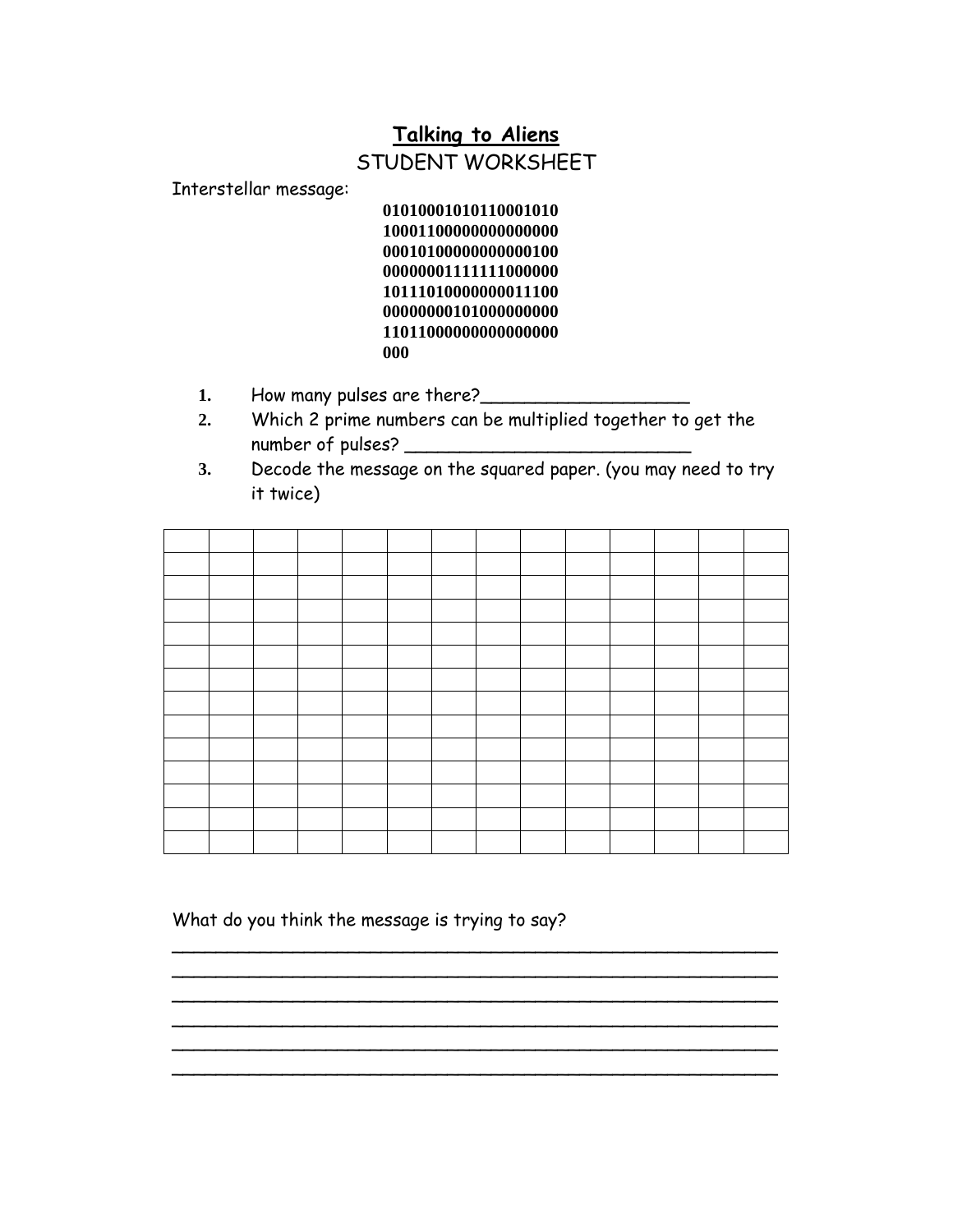### **Contact: In Literature and Film**

The Next Best Thing to Actually Having Them Here!

#### Books

*Contact*, Carl Sagan (1985) Simon and Schuster. Written by the very popular and late astronomer who played a lead role in the Mariner, Viking and Voyager Missions. Sagan was also the author of the book and TV series *Cosmos*. His look at the astronomy and politics involved in the search for extraterrestrial life was made into a very successful film.

*The UFO Experience: A Scientific Inquiry*, (1974) Allen Hynek. This is an intelligent overview of the history and characteristics of UFO phenomena by a very respected astronomer. The book provided the title for the film *Close Encounters of the Third Kind.* 

*The Black Cloud*, Fred Hoyle with John Elliot (1957) and *A for Andromeda*, Fred Hoyle with John Elliot (1962). These two science fiction novels imaginatively explore the potential effects of future contacts with extraterrestrial intelligences. Sir Fred Hoyle is a distinguished astronomer whose science fiction emphasises the science part of science fiction. These books may be difficult to find.

#### Films

*Contact*, (1997) Warner Bros. A young radio astronomer makes a career choice to search for extraterrestrial life among the stars. A message is received with a blueprint for a machine to allow intergalactic travel. She makes the first journey.

*ET: The Extraterrestrial*, (1982) Universal. This is the story of an alien who is accidentally abandoned on Earth. A young brother and sister try to keep him a secret from their mother, but the government finds him.

*Close Encounters of the Third Kind* (1977). An electrical line worker has a close encounter with a UFO and feels drawn to an isolated area where he feels something spectacular is about to happen. It does. An alien spacecraft arrives on Earth. The group of gatherers at the site are willingly picked up and taken away.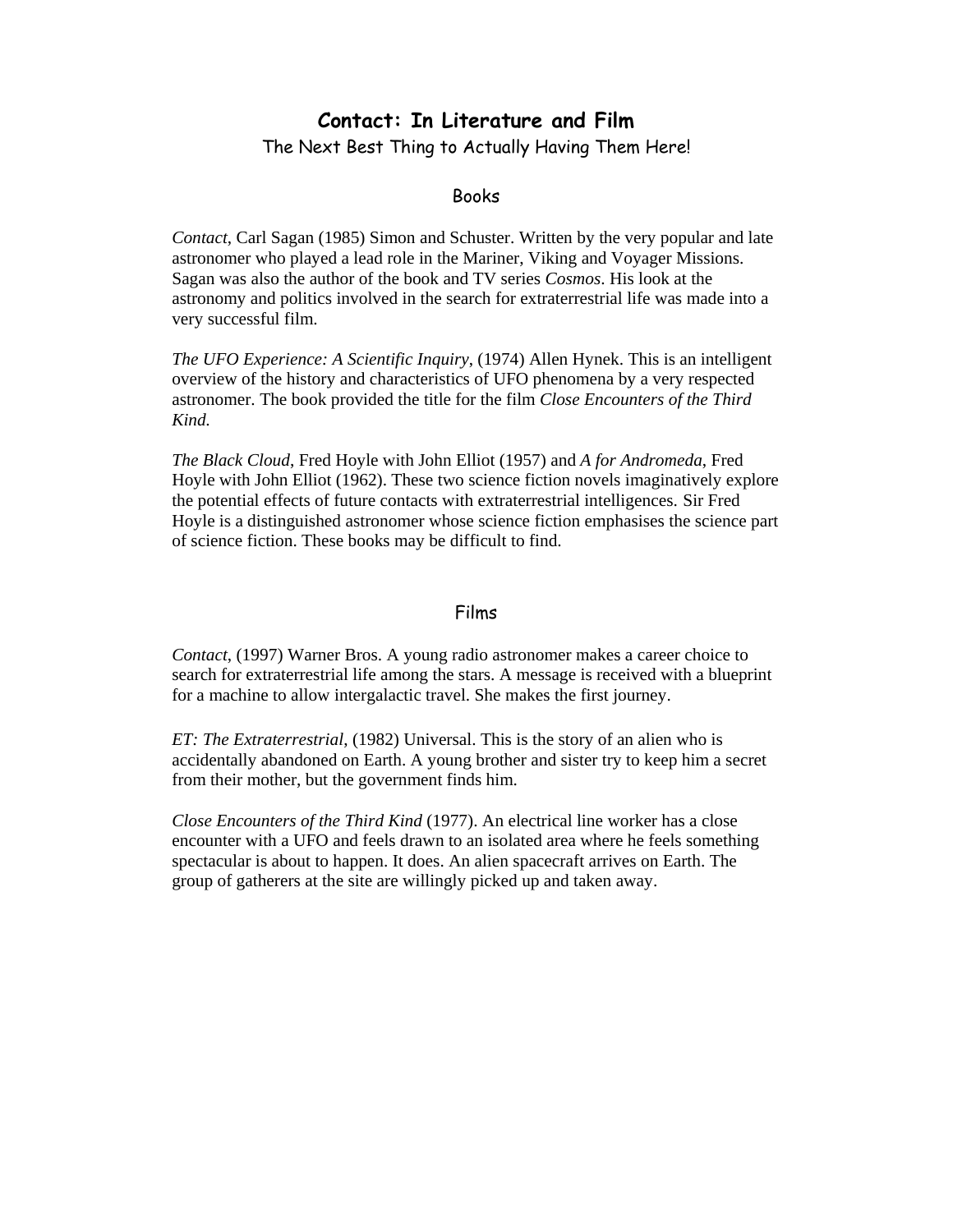### **What Is The Distance To The Nearest Star?**

The Sun is 150 million kilometres or 8 light-minutes away. It was a trick question.

The distance to stars farther than the Sun was a concern to astronomers since the beginning of astronomy. It was the piece of information needed to set the scale of the Universe. Many methods are used today, but they all depend on the method used to find the first star distance. This method is called **parallax**.

Parallax is easy to understand. Shut one eye; hold your thumb a few centimetres from your open eye and put your thumb in front of a distant object. Hold your thumb still and wink your eyes back and forth. The jumping back and forth of your thumb is a parallax shift.



Now repeat what you just did, but this time with your thumb held out at arm's length. The farther your thumb, the smaller the parallax you will see. In this activity

your two eyes represent the Earth on opposite sides of the Sun. Your nose is the Sun, and your thumb and the distant object are stars.

The nearby stars should do this as the Earth revolves around the Sun. If the angle of the shift is known, the distance to the star can be calculated. The problem was measuring what turned out to be an extremely small angle.



The first star beyond the Sun to have its distance measured is called **61 Cygni**. It's a very faint star in the constellation **Cygnus the Swan**. In 1838 its parallax angle was measured to be as small as the apparent size of a football from a seat 1000 kilometres away from the game. This is a very small angle. What would you expect from a star 110 trillion kilometres away?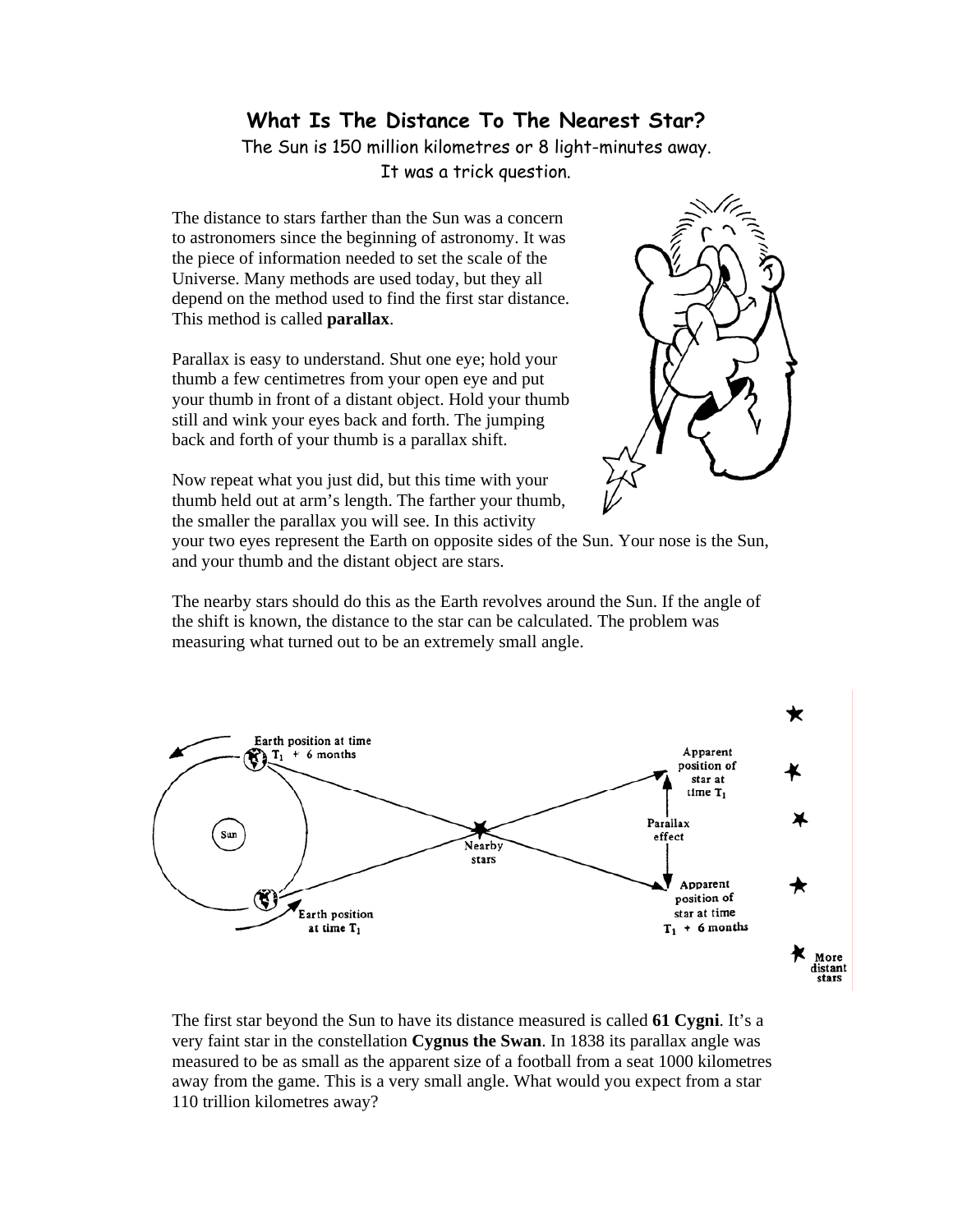The closest star to Earth is the fourth brightest star in the sky, **Alpha Centauri.** It's only 43 trillion kilometres away in the constellation **Centaurus the Centaur**. Well, actually this isn't true because, while Alpha Centauri looks like a single star, it is a three star system when seen through a telescope. The red dwarf star of the system is called **Proxima Centauri** because it is 1.6 trillion kilometres closer to Earth than the other two stars. Its name means "closest of Centauri."

The numbers to even the nearest stars are too large for convenience. The numbers are simply too big. The distances to the stars therefore required the invention of a new unit of measure. It's called the **light-year**. It gives distances in terms of time and the speed of light. The light-year is the distance light travels in one year, at the rate of 300 000 kilometres per second, which is about 10 trillion kilometres.

Using parallax angles measured from Earth observatories, astronomers have calculated the distances to some 2 000 of the nearest stars. **Hipparcos (HI**gh **P**recision **PAR**allax **CO**llecting **S**atellite**)** launched by the **European Space Agency (ESA)** in 1989 has measured 118 000 parallax angles. It could measure much smaller angles because the images of stars aren't blurred above the Earth's atmosphere. What a difference the Space Age has made.



#### Parallax Activity

The parallax method can also be used to determine the distance of objects on the surface of the Earth. The same principles and the same problems are involved. However the time needed to make the two necessary observations is much shorter.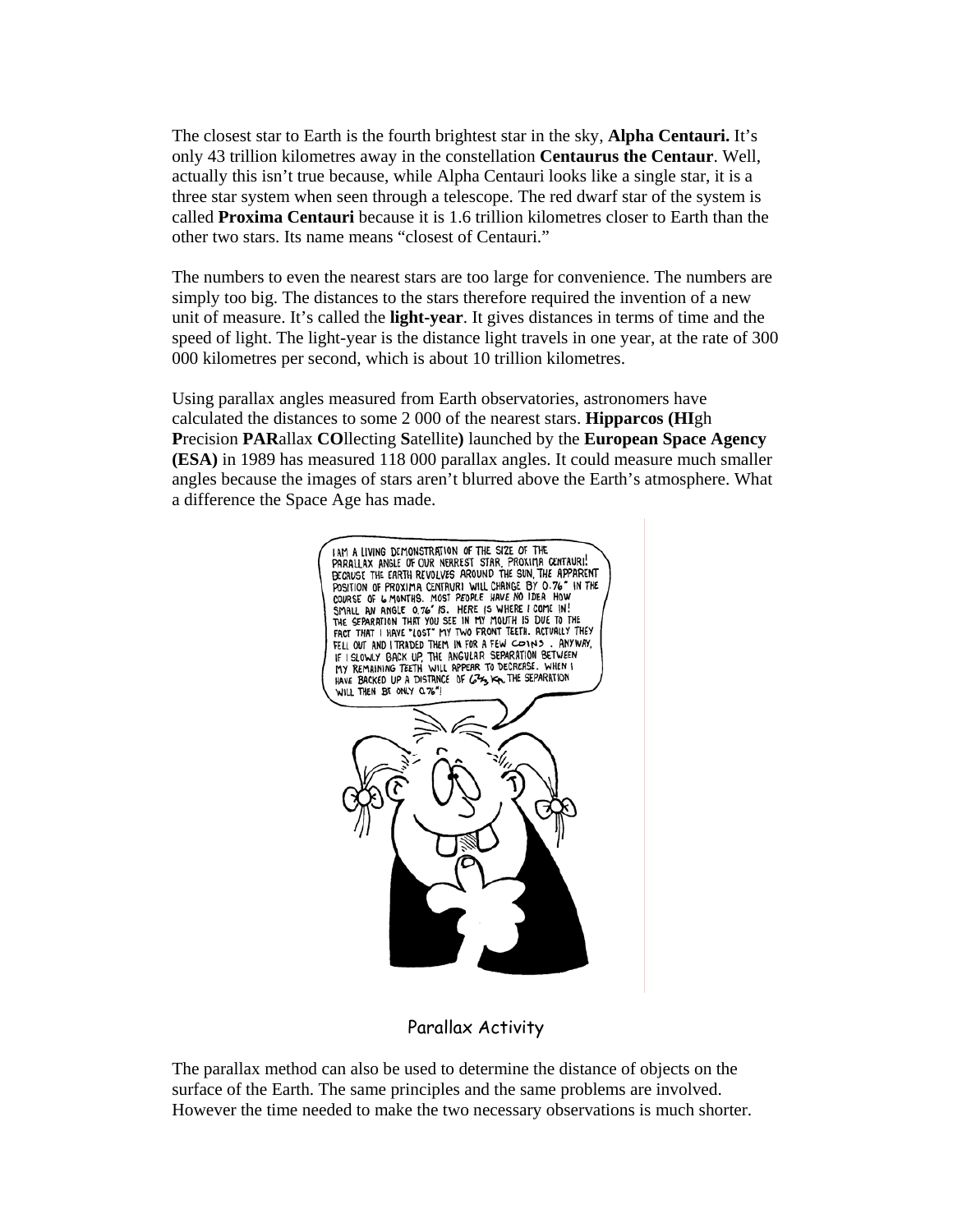# **Parallax Method** STUDENT WORKSHEET

Find an open area with an unobstructed view of a stationary distant object such as a thin tree, flagpole or signpost. A sports ground is an excellent area to perform this activity. You will need:

- a. a good protractor
- b. some straight pins
- c. a board of soft wood or a piece of thick cardboard
- d. a metre stick
- e. a long length of string.
- 1. Mark a position on the ground as the starting point (A) of your baseline. The base line is the straight-line distance between your two points of observation (A, B). Place a stick in the ground or visibly identify the position of A in some other way.
- 2. From position A, establish a baseline at a right angle to the direction of the distant object and mark position B in some way. It is important that this 90º angle be as exact as possible. The larger the baseline established, the larger the parallax angle that will be measured. The baseline however should never become a significant portion of the distance to the object. You should be constructing a long thin triangle.



3. Line up your protractor at position B so that the  $0^{\circ}$  mark is in the direction of position A. The protractor should be attached to the thick cardboard or wooden board and placed on a horizontal surface. Place one straight pin in the exact centre of the protractor and another straight pin at the edge of the protractor between the first pin and the distant object.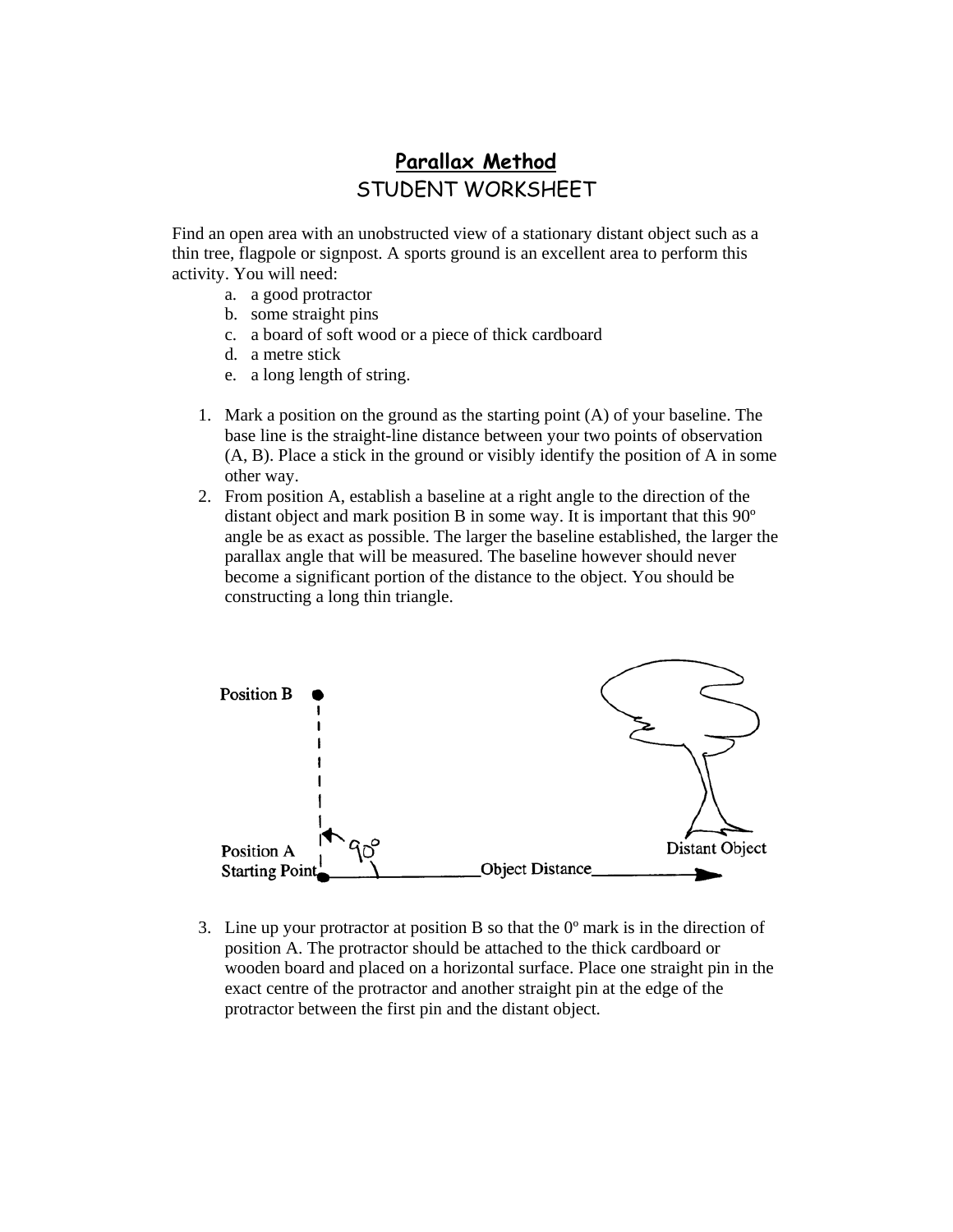

- 4. Very carefully measure the angle between the direction of position A and the direction of the distant object *as accurately as possible*. The angle will be less than 90º. This angular measurement is most important.
- 5. A triangle has three angles that add up to 180º. At position A the angle is 90º. This means that the angle measured at position B and the parallax angle must add up to 90º.



6. Draw a scaled version of your big triangle using the same angles that were measured in the activity. Measure the baseline on the similar triangle and the distance to the object on the similar triangle. The following ratio applies.

| Object Distance   | $=$ | Similar Triangle Distance to Object |
|-------------------|-----|-------------------------------------|
| Measured Baseline |     | Similar Triangle Baseline           |

7. The distance to the object can now be calculated.

True Distance = Measured Baseline x Similar Triangle Distance Similar Triangle Baseline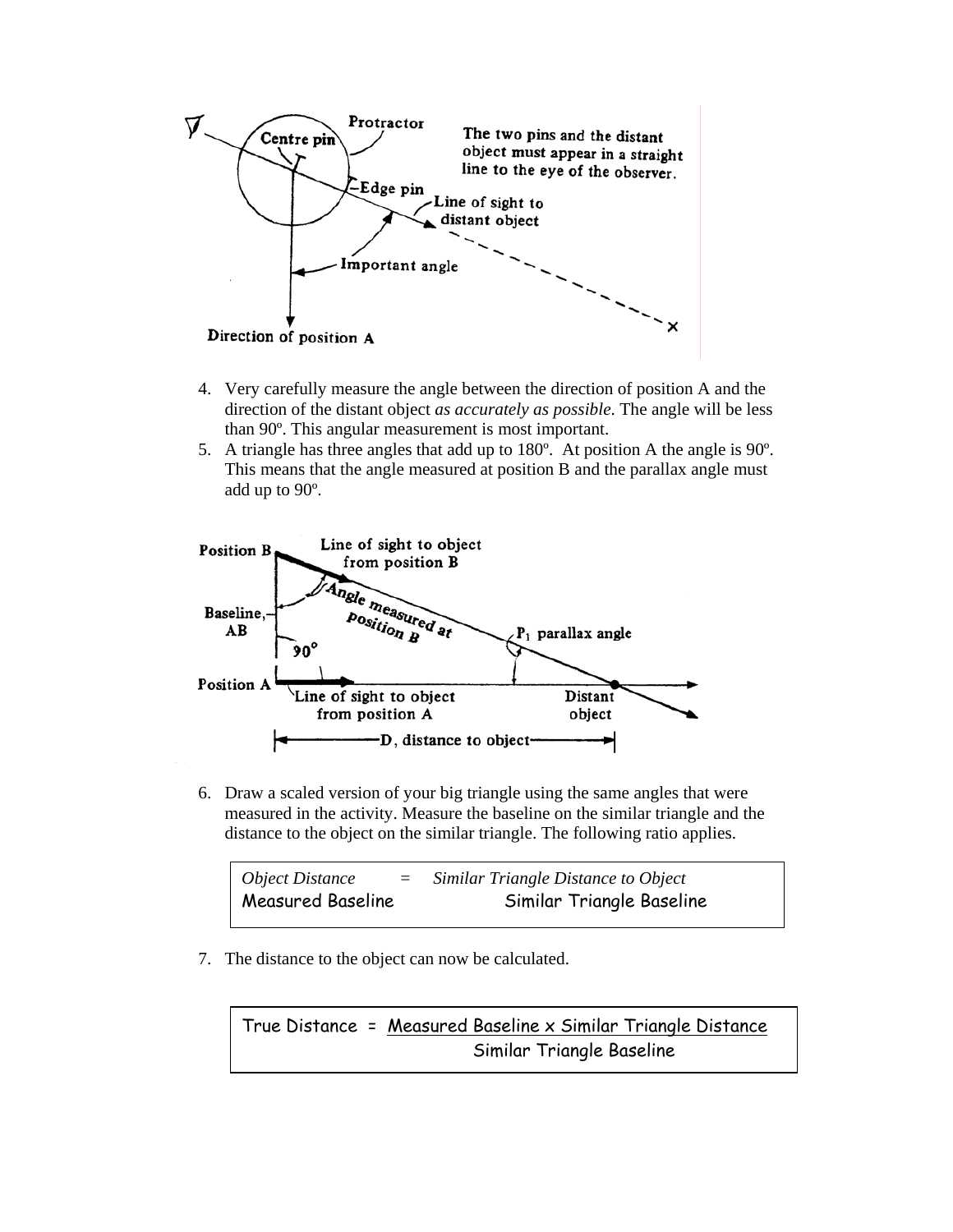8. How close was your calculation to the actual distance measured? Calculate the percentage of error between the calculated and measured distances. What could have caused the error?

### Percentage of Error = Measured Distance - Calculated Distance x 100 Measured Distance

| DUIU IUDIE.                                                  |  |
|--------------------------------------------------------------|--|
| Measured angle at position B (less than 90°)                 |  |
| Parallax angle, $P_1$ , (90 $\degree$ - angle at position B) |  |
| Length of baseline                                           |  |
| Calculated distance of object                                |  |
| Measured distance to object:                                 |  |
| Percentage of Error                                          |  |

### Data Table: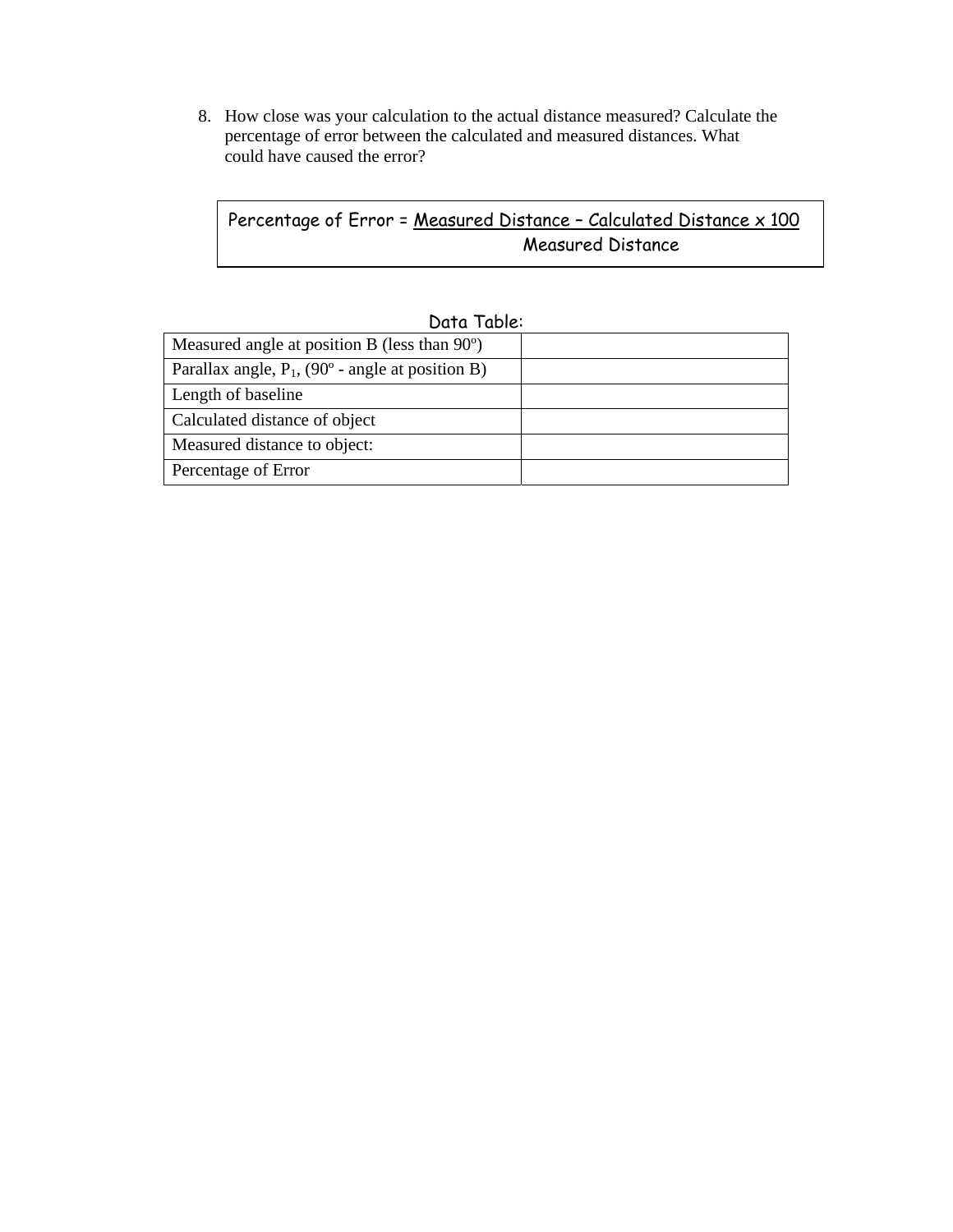

## **How many pieces of toilet paper do you need to get from the Sun to the nearest star?**

You didn't even try to guess! If our Sun were reduced to the size of a decent grapefruit, then one sheet of toilet paper would represent a distance of one million kilometres. The nearest star is Proxima Centauri, 38 000 million billion kilometres distant from our Sun. To visualize this distance, you would need 122 185 rolls of toilet paper. Stacked one upon the other, the rolls would reach a height of 2.7 kilometres. Rolled out end to end, the sheets would span a distance of 2776 kilometres, the distance from the Space Centre to Moscow. And at the end of the sheets would be a small grapefruit, the star Proxima Centauri. The Sun would only be 150 sheets away from Earth.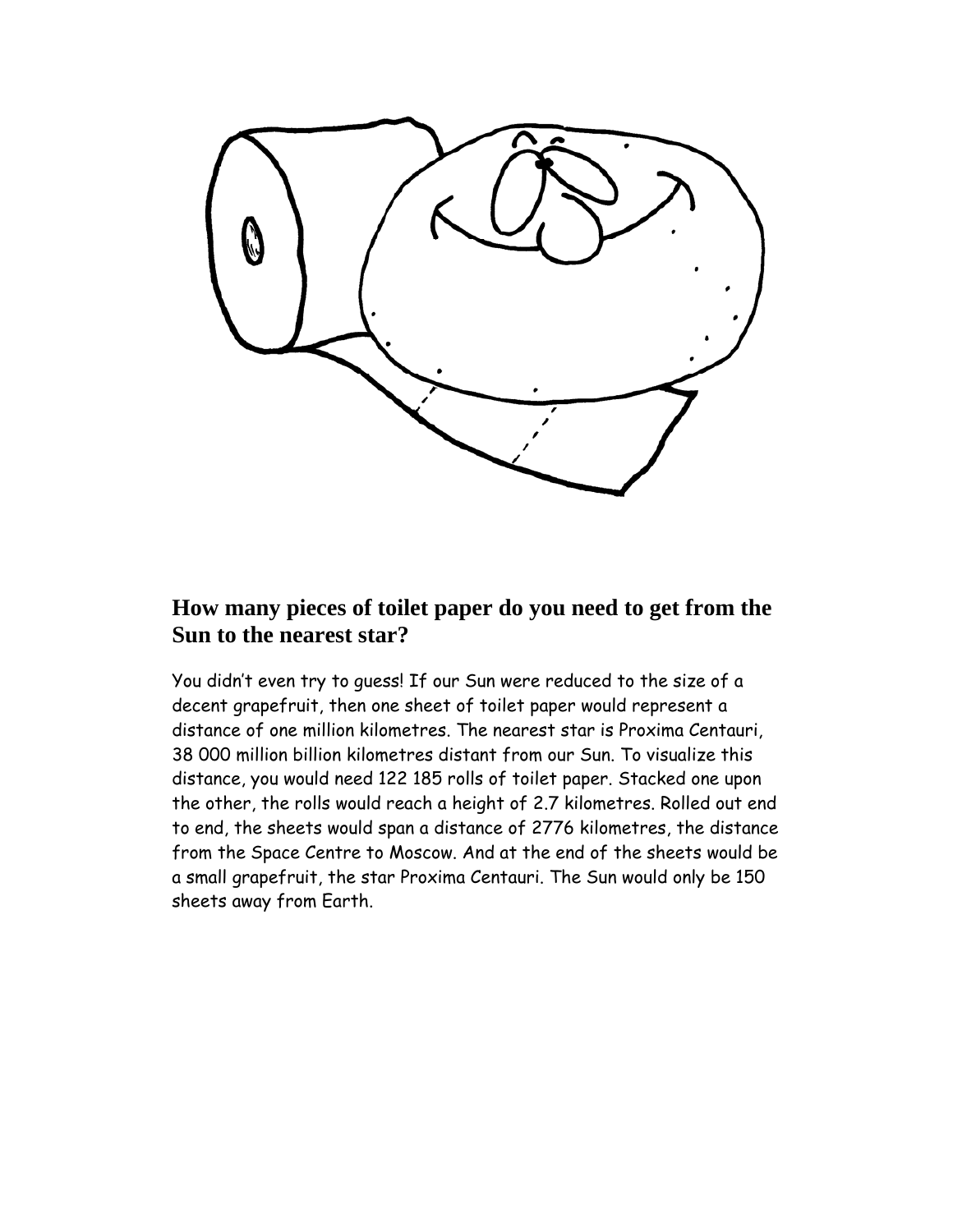#### **Is Time Travel Through Space Possible?**  Yes, but only at the speed of light.

H.G. Wells promoted the possibilities of time travel in his 1895 science fiction classic, *The Time Machine*. Since that time, millions of readers and cinema fans have sat in imaginary time machines of one kind or another, and moved *Back to the Future*, or "to boldly go where no one has gone before."

At the end of the novel, at the end of the film, science fantasy returns to reality. Imaginations are placed in storage until the next time. But they need not be, for the night sky is a true time machine. Without the expenditure of rocket fuel, you can travel back in time.

To use this time machine you only need to know that light takes time to move information from one place to another. Light travels at a speed of 300 000 kilometres per second. The distance it travels in one year, 10 trillion kilometres, is called a **lightyear.** 

If the Sun exploded right now we wouldn't know about it for 8 minutes. The Sun is 150 million kilometres away and it takes light 8 minutes to make the journey. We always see the Sun as it was and where it was 8 minutes ago.

The farthest object we can see in our night sky with just our eyes is the Andromeda galaxy. It lies over 2 million light-years beyond our Milky Way galaxy. We don't see the **Andromeda galaxy** now; we see it as it appeared over 2 million years ago.

The **Hubble Space Telescope** has allowed us to see the farthest back in time. In 1995 the Hubble Space Telescope allowed us to see galaxies 11 billion years back in time. Light left these galaxies long before most of the stars we see in our night sky existed and certainly before the formation of the Earth, the Sun and the rest of the Solar System.

One of the goals of space exploration is to see the creation of the Universe out of the **Big Bang** some 12 to 15 billion years ago.

Some astronomers have proposed that space-time tunnels called **wormholes** may be at the bottom of a **black hole**. Suppose we survive the fall into a black hole. Then maybe we could use these black holes and space-time tunnels as time machines to journey forward or backward in time. We could journey to other parts of our Universe, and maybe to other unknown universes. What would it be like to suddenly appear sometime in the future or sometime in the past? How exciting! But is it possible?

Professor Stephen Hawking of Cambridge University, and an authority on black holes, says, "*I am sorry to disappoint prospective galactic tourists, but this scenario doesn't work. If you jump into a black hole, you will get torn apart and crushed out of existence."* Well, you still have the night sky.